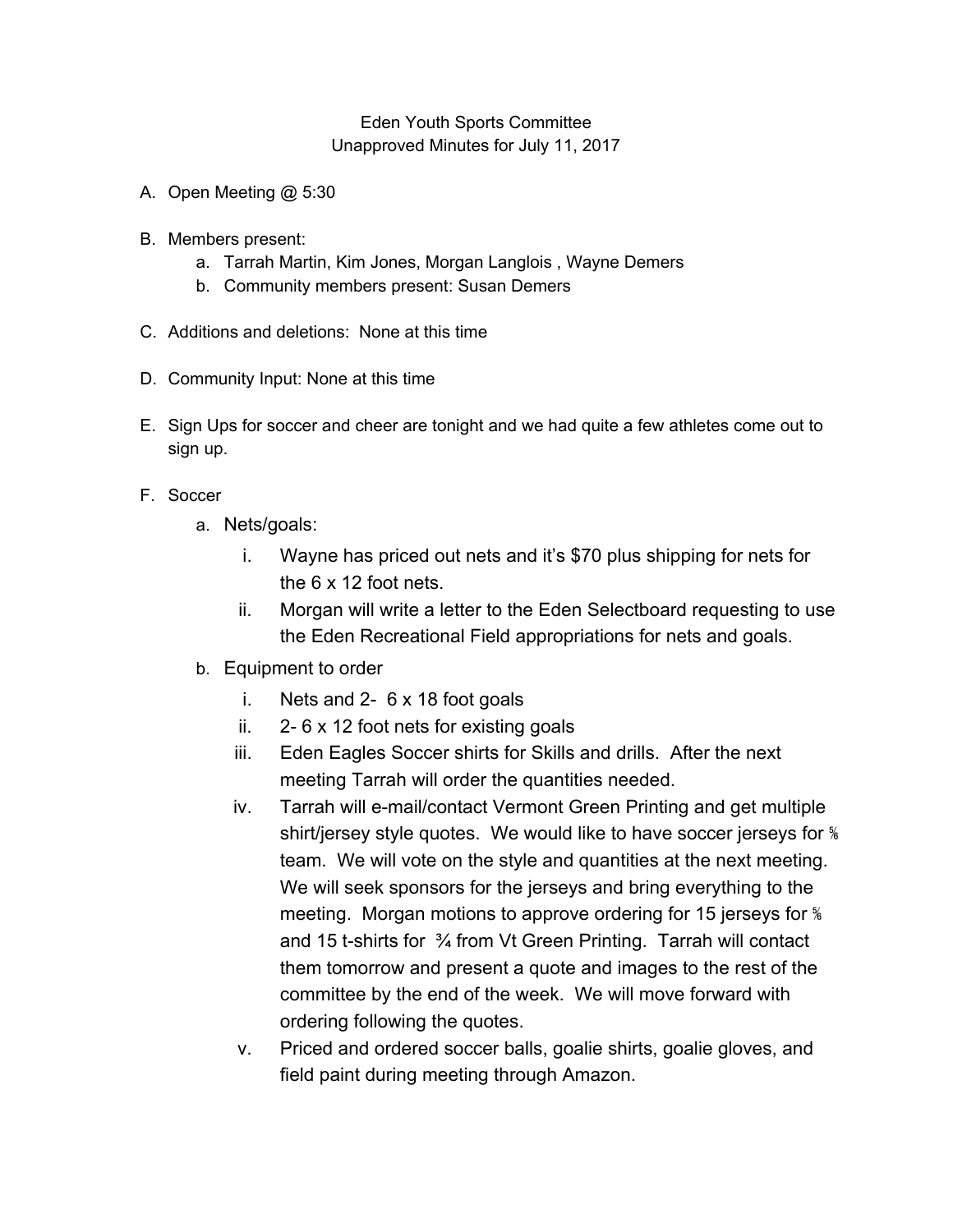- c. Coaches/assistants:
	- i. *W* Soccer- Wayne Demers submitted a letter of interest to coach *W*.
		- 1. Tarrah Motioned to have Wayne coach.
		- 2. Morgan seconded the motion and all were in favor.
	- ii. ¾ Soccer- Kim Jones and Susan Demers submitted letters of interest to coach ¾.
		- 1. Tarrah motioned to have Kim and Susan coach.
		- 2. Morgan seconded and all were in favor.
	- iii. pre-k/ Kindergarten Skills and drills: Melissa Morin has offered to coach pre-k/K skills and drills.
		- 1. Tarrah motions that Melissa will coach.
		- 2. All in favor.
	- iv. ½ Skills and Drills: Andrew Belitsos has offered to coach 1st/2nd Skills and drills.
		- 1. Tarrah motioned for Andrew to coach 1st/2nd skills and drills.
		- 2. Kim seconded and all were in favor.
- d. Field prep night/s- Parents/volunteers are NEEDED:
	- i. Tarrah will do a Facebook post with date and night. Will set an official night the second week of August.
- e. Teams: We will have pre-k/Kindergarten skills and drills, 1st/2nd skills and drills, ¾ and ⅚ teams.
- f. Wayne would like to start a ⅚ soccer night beginning Friday July 14th at 5:30. These are optional and may run twice a week.
- g. Field schedule
	- i. Wayne's ⅚ team will tentatively practice on Mondays and Wednesdays from 5:00 to 7:00 starting the week of August 14th.
	- ii. Kim and Susan's ¾ team will tentatively practice on Mondays and Wednesdays at 5:30 to 7:00 starting the week of August 14th.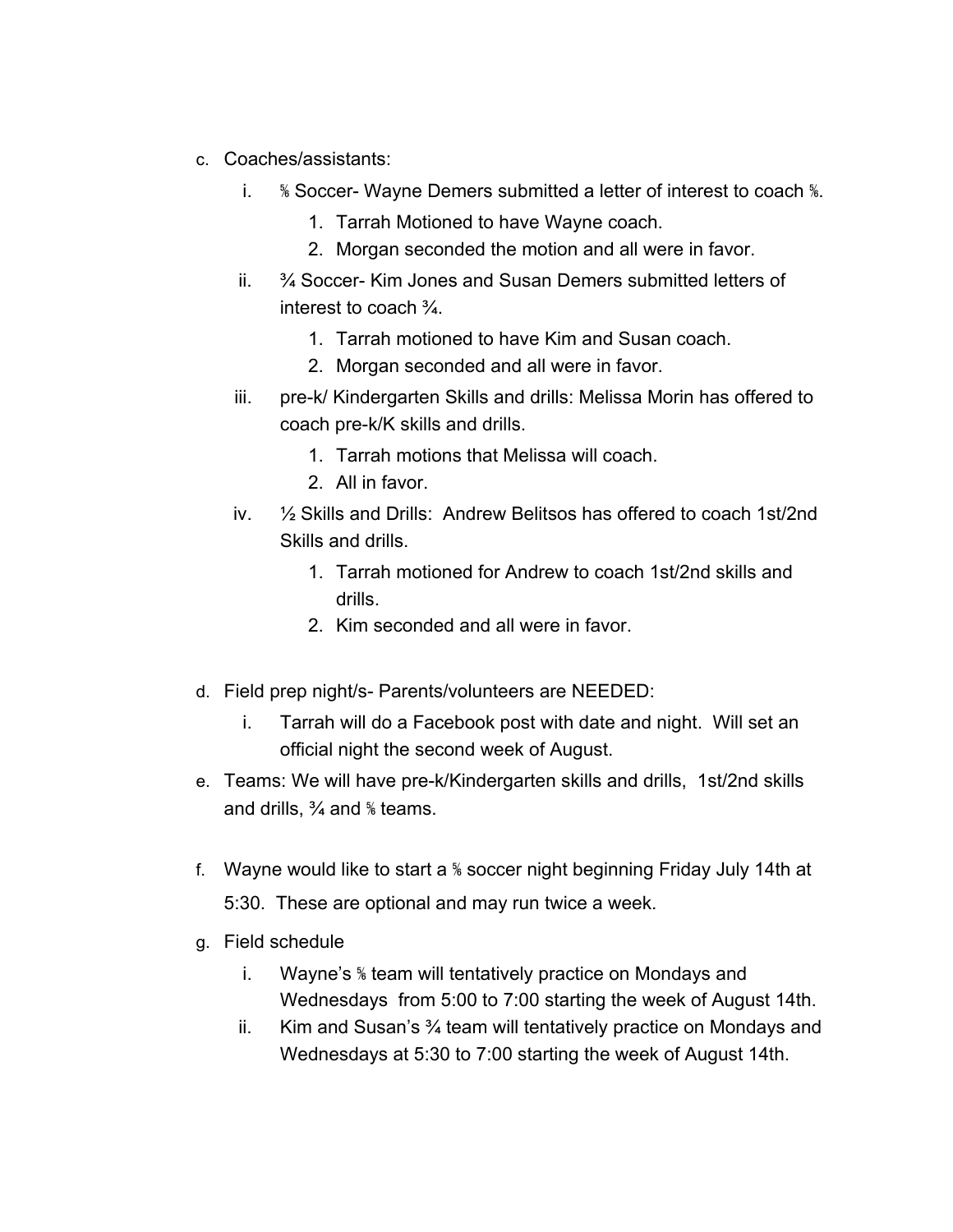- iii. 1st/2nd skills and drills will start the first week of school. Will post as soon as Andrew confirms days/times.
- iv. Tarrah will check in with Melissa Morin to see when she'd like to host pre-k/k skills and drills practices. This will also start after the first week of school.
- h. Tournament:
	- i. Tarrah will e-mail Tom Stames about which teams we will play being coed as well as to see if we can host a coed tournament during soccer season. We'd like to invite 3 teams for ¾ and 3 teams for ⅚. Can be girls, boys or coed teams.
	- ii. Invite other organizations, and community members to have an "Eden Day" celebrations/ soccer tournaments.
- G. Storage Sheds/locks:
	- a. The shed needs a new door kit and locks.
	- b. Morgan will ask T.L. Construction to see if they have any doors to donate.
	- c. Kim will check in with Heather Clark to see if Resource has a door kit available.
- H. Cheer with Susan Demers:
	- a. Cheer will practice on Sundays at 1:00- 3:00 in the Eden Central School gym as long as there is enough enrollment. She is looking for a minimum of ten athletes to support her program and make it possible. Tentatively would start August 20th.
- I. Fundraisers:
	- a. Susan suggested we do a can drive. Kids would decorate coffee cans and promote the team in the community and collect coins in the jars. Wayne will encourage his <sup>%</sup> team to do this fundraiser during the season.
	- b. Soccer bottle drive: Athletes will participate in a bottle drive. We will also host a bottle drive drop off if we host a tournament.
	- c. Flower Power: Morgan would like to have the kids participate in a Flower Power Fundraiser.
- J. Field Signs